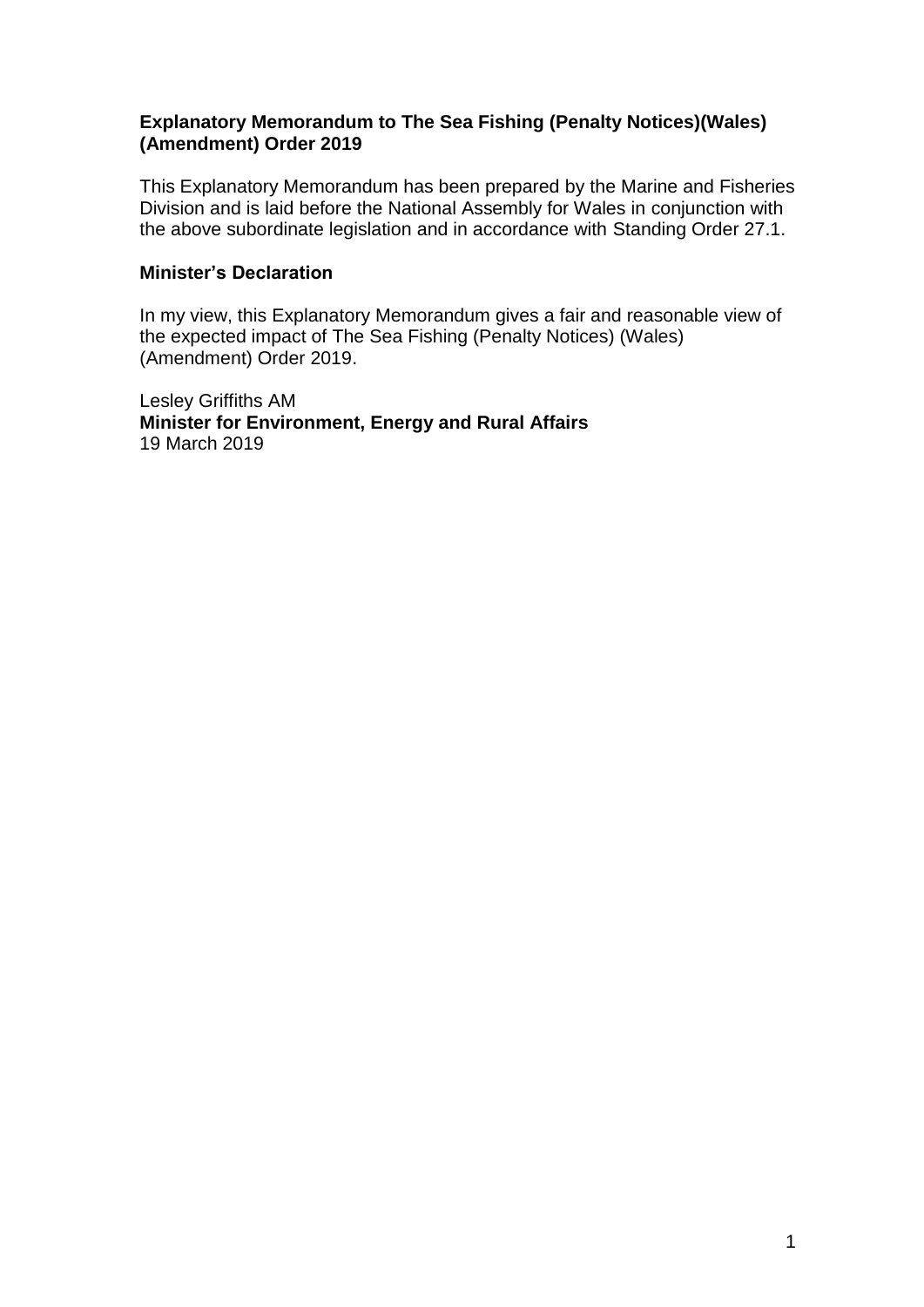# **PART 1**

### **Description**

- 1. The Sea Fishing (Penalty Notices) (Wales) Order 2019 (the "Principal Order"), creates a scheme for the issuing and payment of penalty notices for certain offences relating to sea fishing. It revokes the Sea Fishing (Enforcement of Community Measures) (Penalty Notices) Order 2008 and replaces it with a scheme that applies to offences created under domestic legislation as well as those arising from a breach of an enforceable community restriction or other obligation.
- 2. The Sea Fishing (Penalty Notices) (Wales) (Amendment) Order 2019 (the "Amending Order") amends the Principal Order so as to ensure it is intra vires. Specifically, the Amending Order removes the reference in Article 1(3) to Welsh fishing boats "wherever they may be", thereby restricting the application of the instrument to Wales and Welsh zone.

#### **Matters of special interest to the Constitutional and Legislative Affairs Committee**

- 3. The Amending Order is being laid under the negative procedure with deviation from the standard 21 day laying day period. It is necessary to breach the 21 day rule to ensure the Principal Order is not ultra vires when it comes into force on 22 March 2019.
- 4. The effect of the Amending Order is to render the Principal Order intra vires by reducing its scope. To assist in this regard, two definitions are added to the Principal Order for clarity.
- 5. The Constitutional and Legislative Affairs Committee report on the Principal Order queried why that instrument prohibited payments in cash being made in respect of a penalty notice. The reason for this prohibition is that cash payments would be subject to more onerous checks in order to mitigate loss or fraud. In addition, not all Welsh Government offices are able to accept cash payments. It is noteworthy that the equivalent English scheme contains a prohibition on paying in cash.

## **Legislative background**

6. The Amending Order is made in exercise of powers conferred by Section 30(2) of the Fisheries Act 1981 and Sections 294 and 316(1) (b) of the Marine and Coastal Access Act 2009. The functions of the Ministers under section 30 of the 1981 Act, so far as exercisable in relation to Wales, were transferred to the National Assembly for Wales and then transferred from that body to the Welsh Ministers: see article 2(a) of and Schedule 1 to the National Assembly for Wales (Transfer of Functions) Order (S.I. 1999/672) and paragraph 30 of Schedule 11 to the Government of Wales Act 2006